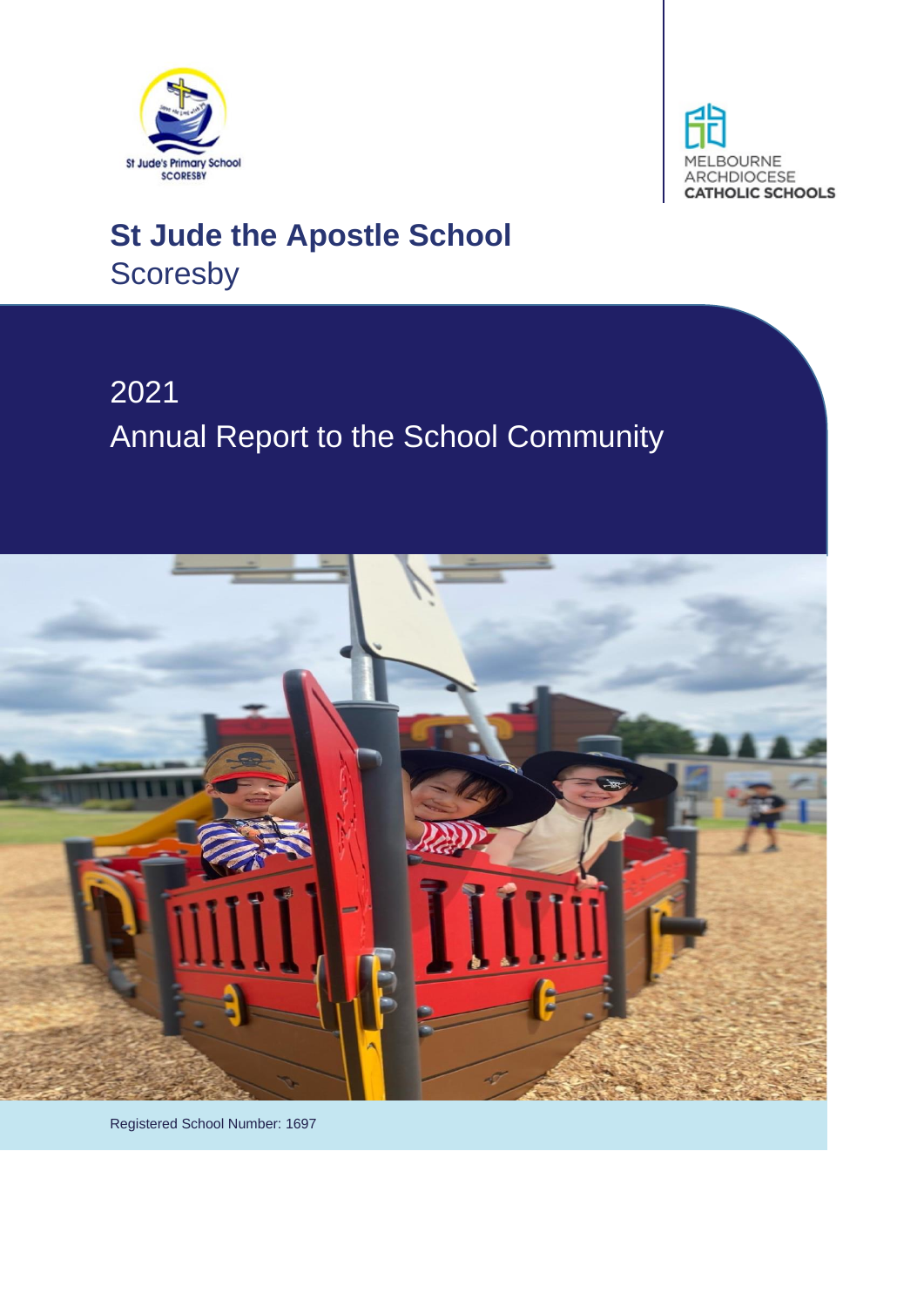# **Table of Contents**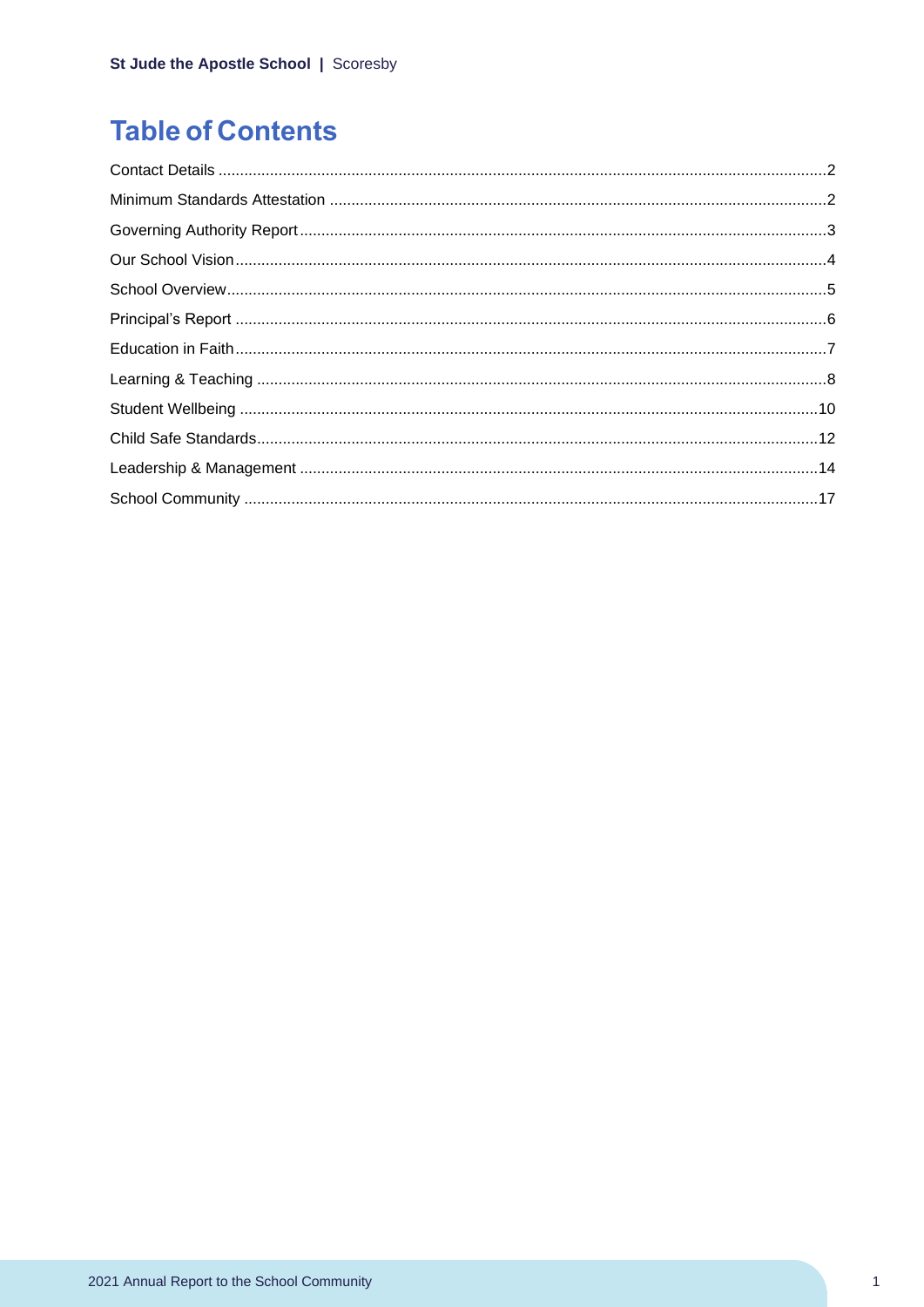### <span id="page-2-0"></span>**Contact Details**

| <b>ADDRESS</b>             | 53 George Street<br>Scoresby VIC 3179      |
|----------------------------|--------------------------------------------|
| <b>PRINCIPAL</b>           | <b>Tim McMullen</b>                        |
| <b>GOVERNING AUTHORITY</b> | Melbourne Archdiocese Catholic Schools Ltd |
| <b>TELEPHONE</b>           | 03 8761 9600                               |
| <b>EMAIL</b>               | principal@sjscoresby.catholic.edu.au       |
| <b>WEBSITE</b>             | www.sjscoresby.catholic.edu.au             |
| <b>E NUMBER</b>            | F <sub>1277</sub>                          |

### <span id="page-2-1"></span>**Minimum Standards Attestation**

I, Tim McMullen, attest that St Jude the Apostle School is compliant with:

- All of the requirements for the minimum standards and other requirements for the registration of schools as specified in *the Education and Training Reform Act 2006 (Vic)* and the *Education and Training Reform Regulations 2017 (Vic),* except where the school has been granted an exemption from any of these requirements by the VRQA
- Australian Government accountability requirements related to the 2021 school year under the *Australian Education Act 2013 (Cth)* and the *Australian Education Regulations 2013 (Cth)*
- The Child Safe Standards prescribed in Ministerial Order No.870 Child Safe Standards, Managing Risk of Child Abuse in Schools.

#### 07/03/2022

**NOTE:** The School's financial performance information has been provided to the Australian Charities and Not-forprofits Commission (ACNC) and will be available for the community to access from their website at [www.acnc.gov.au](http://www.acnc.gov.au/)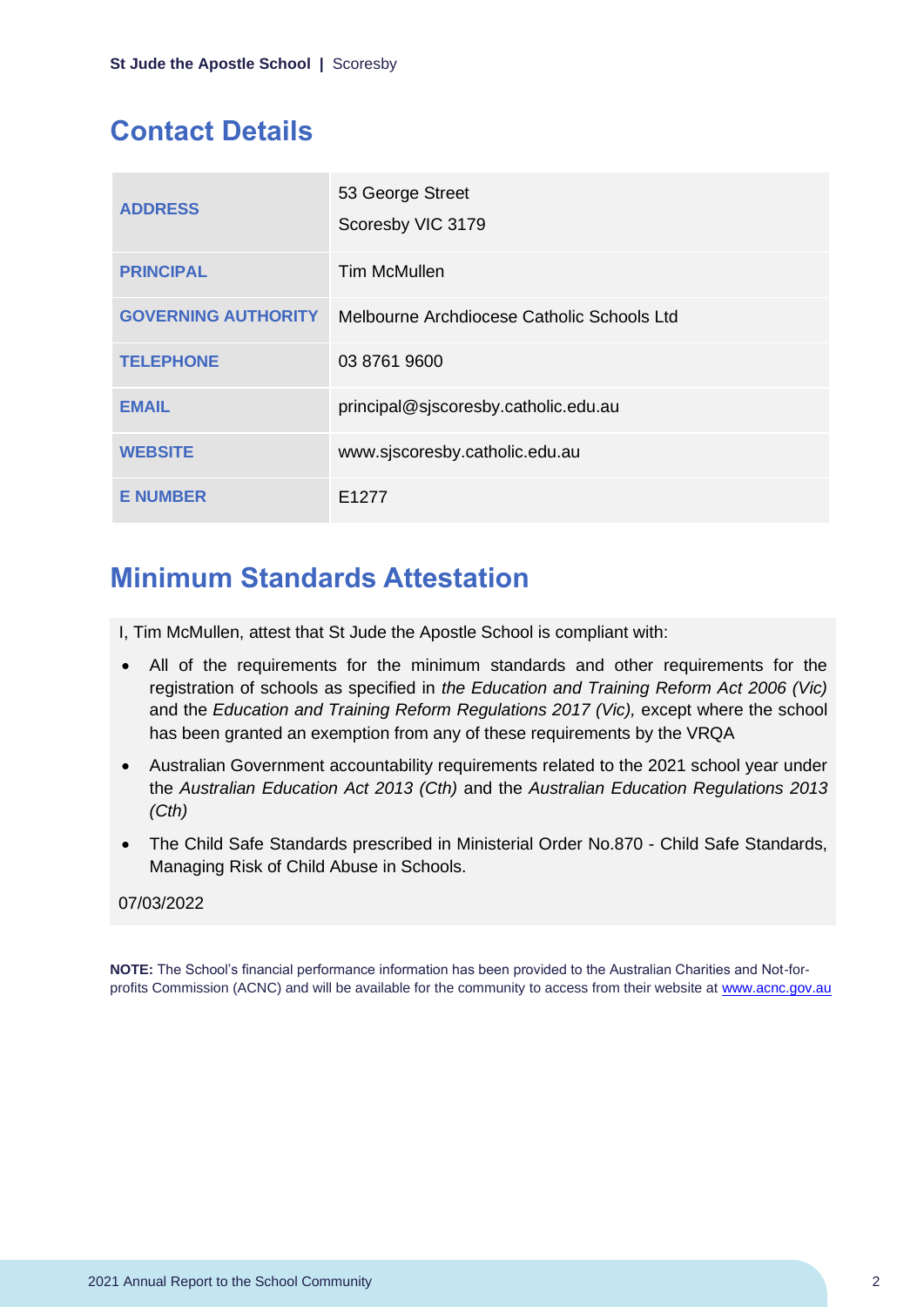### <span id="page-3-0"></span>**Governing Authority Report**

2021 has been a momentous year for Catholic education in the Archdiocese of Melbourne, with Melbourne Archdiocese Catholic Schools Ltd (MACS) assuming governance and operations of 290 schools which previously operated under unincorporated structures.

MACS was established to ensure these schools continue the mission of Catholic education to proclaim the Good News while equipping our young people with the education, knowledge, skills and hope to live meaningful lives and enrich the world around them.

Our schools were again asked this year to respond to the challenges of the coronavirus pandemic. Although asked to implement many measures to keep our staff and students safe, our schools were able to continue delivering a high-quality Catholic education through the resilience and dedication of our principals, school leaders and teachers.

Alongside this important work, we were also able to deliver a new policy suite for schools to ensure our students are safe and which enhance the consistency and transparency of school decision-making, while preserving school autonomy and respecting the local context of our schools.

School Advisory Councils have been established to actively support the principal and embed the life of the local Church in the life of each school. It has been wonderful to see so many parents and members of the wider parish community engaged in these critical forums.

Thank you for the support you have given our schools in 2021. We look forward to continuing to work with you as we strive to provide the young people of the Archdiocese of Melbourne with the best kind of education possible, one that fosters a formation of the whole person that is deeply and enduringly humanising.

Yours sincerely

Jim Miles Executive Director Melbourne Archdiocese Catholic Schools Ltd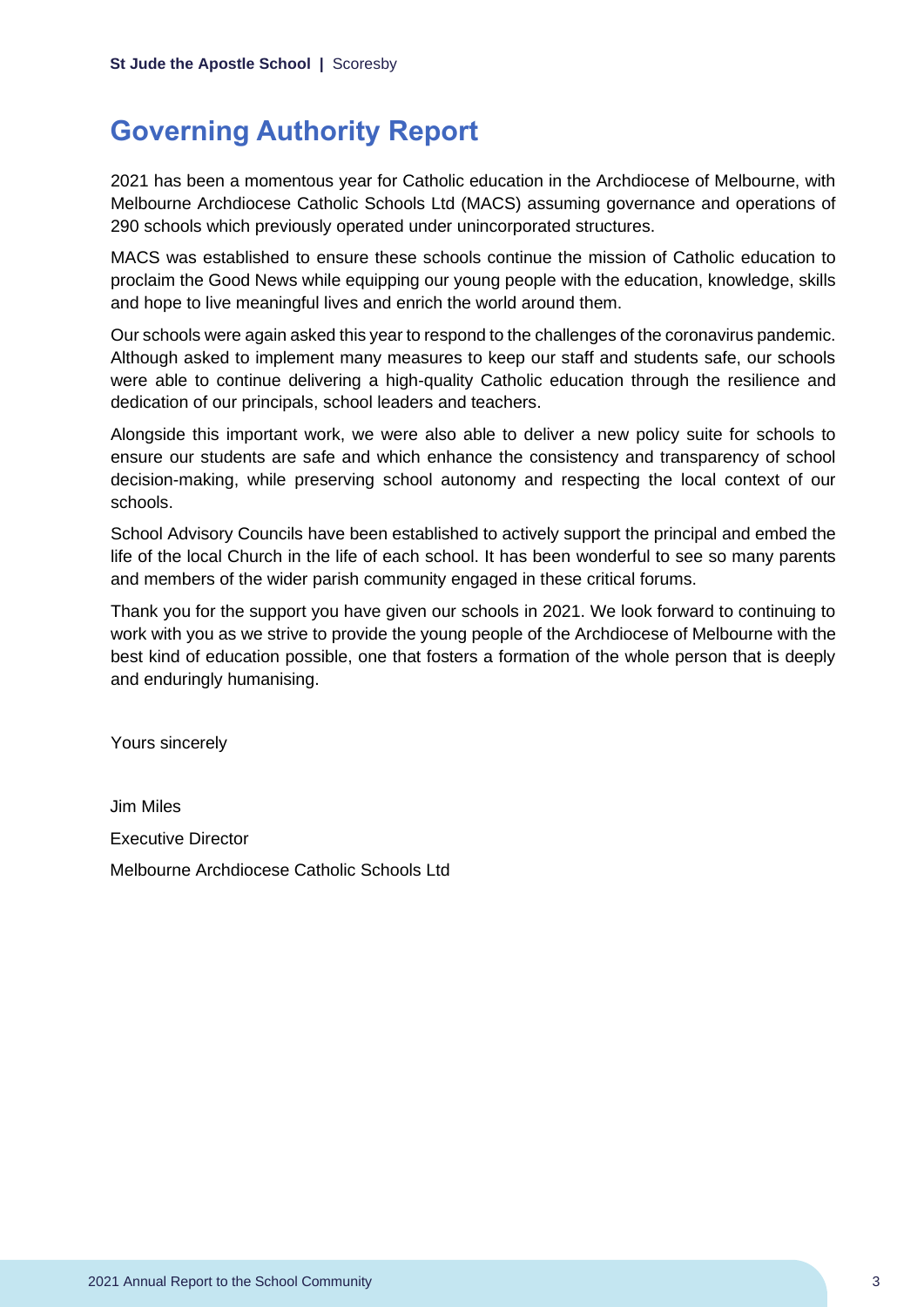### <span id="page-4-0"></span>**Our School Vision**

At St Jude's we strive to provide excellent opportunities for our students to grow Spiritually, Academically, Emotionally, Physically and Socially.

We endeavour to live out our Catholic faith based on the teachings of Jesus Christ. We strive to provide a learning environment where all children are encouraged to develop as independent, critical, reflective lifelong learners, as members of local and global communities.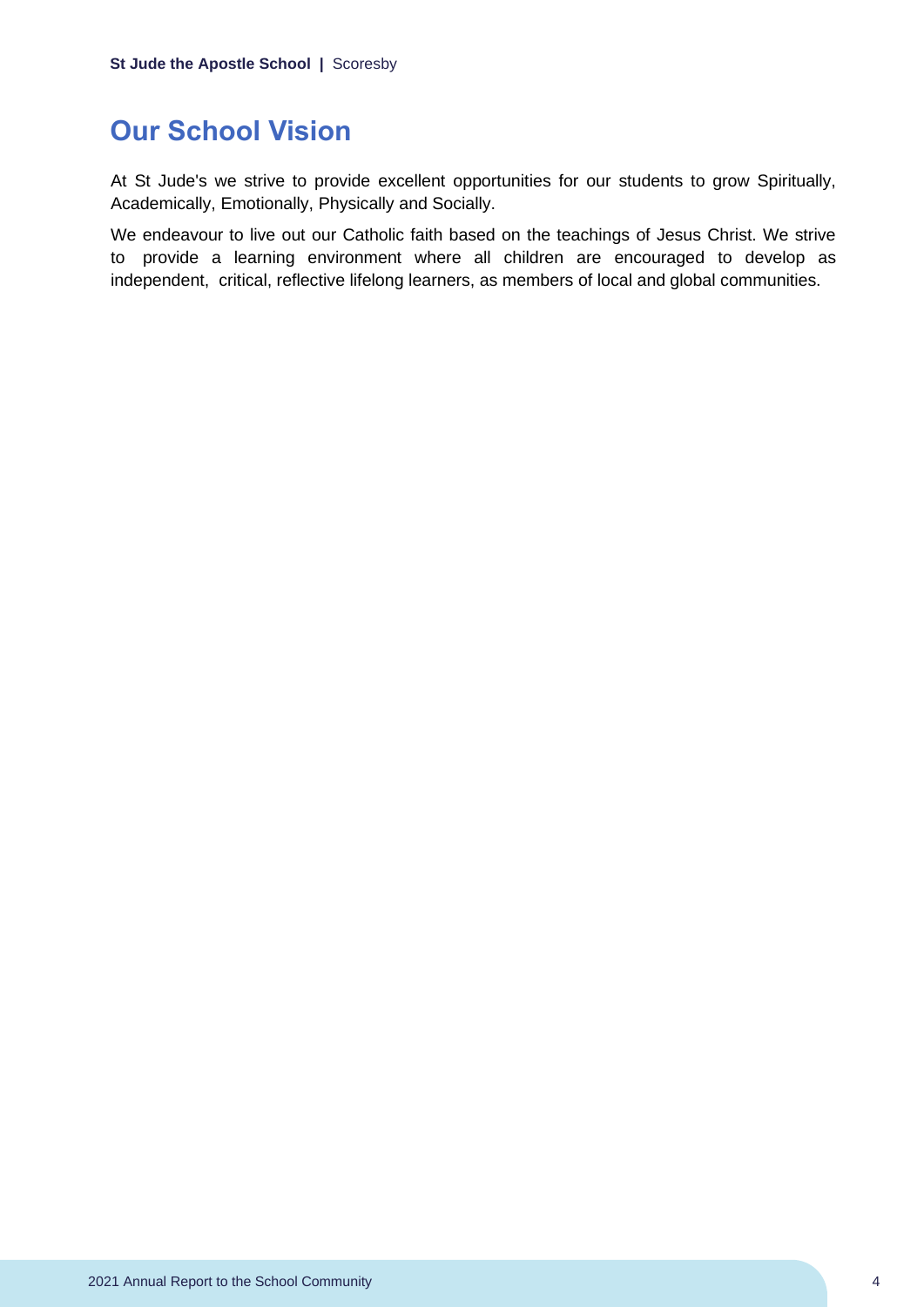### <span id="page-5-0"></span>**School Overview**

St Jude the Apostle Primary is part of the Archdiocese of Melbourne; we are blessed to have a vibrant community at St. Jude's.

The first Catholic School in Scoresby, known as Christ the Priest, was opened on 1 February 1972. The first principal was Mr Michael Crilly. In January 1974, Father Noel Mackay was appointed Parish Priest of Scoresby. The Parish and School were renamed in honour of St Jude. The school grew in numbers year by year as more and more families settled in this new, fastgrowing, residential area. The school developed from a one-stream to a three-stream school and when St Jude's could no longer cope with the needs for education in this developing area, a school was built at Rowville - St Simon's (1982) - and later at Wantirna South - Holy Trinity (1985). The principals who have served St Jude's over the years are: Michael Crilly, Maureen Connolly and Pauline Williams. In 1983 the Salesian Sisters were invited to take over the administration of St Jude's School when Sr Kathleen Hanna was appointed Principal. Since then Sr Carmel Krohn, Sr Helen McMahon, Sr Sarah Hanley and Sr Margaret Bentley have spent time as Principal of St Jude's. Rod Peterson served as Principal from 2004-2016. Fr. John Hannon served the community as Parish Priest 2015-17, with Fr. Longinus Onyechesi being the Parish Administrator 2018-2019. Tim McMullen joined the school as Principal in 2016. Father Mark Reynolds became Parish Priest in 2020.

When we accept your child at St Jude's we become partners with you in your child's education, sharing responsibility for their growth and development spiritually, academically, socially and emotionally. We understand that each child is unique and special and we encourage them to develop their gifts and to share them with the school community.

Quality education is naturally a high priority at St. Jude's. Developing sound academic skills in Numeracy, Literacy, Science, Thinking, and Communicating are essential cornerstones of our program. We also strongly emphasise the development of positive Personal and Social skills to assist children in the enjoyment of a happy a fulfilled life. We enjoy a full and robust curriculum, which includes the Arts, Health/PE, Italian and Humanities.

The St Jude's School motto is "SERVE THE LORD WITH JOY". We often couple this with the statement 'BE YOUR BEST SELF'. May your years of involvement and association with St Jude's School enable you and your family to live this motto now and into the future. All families are welcome.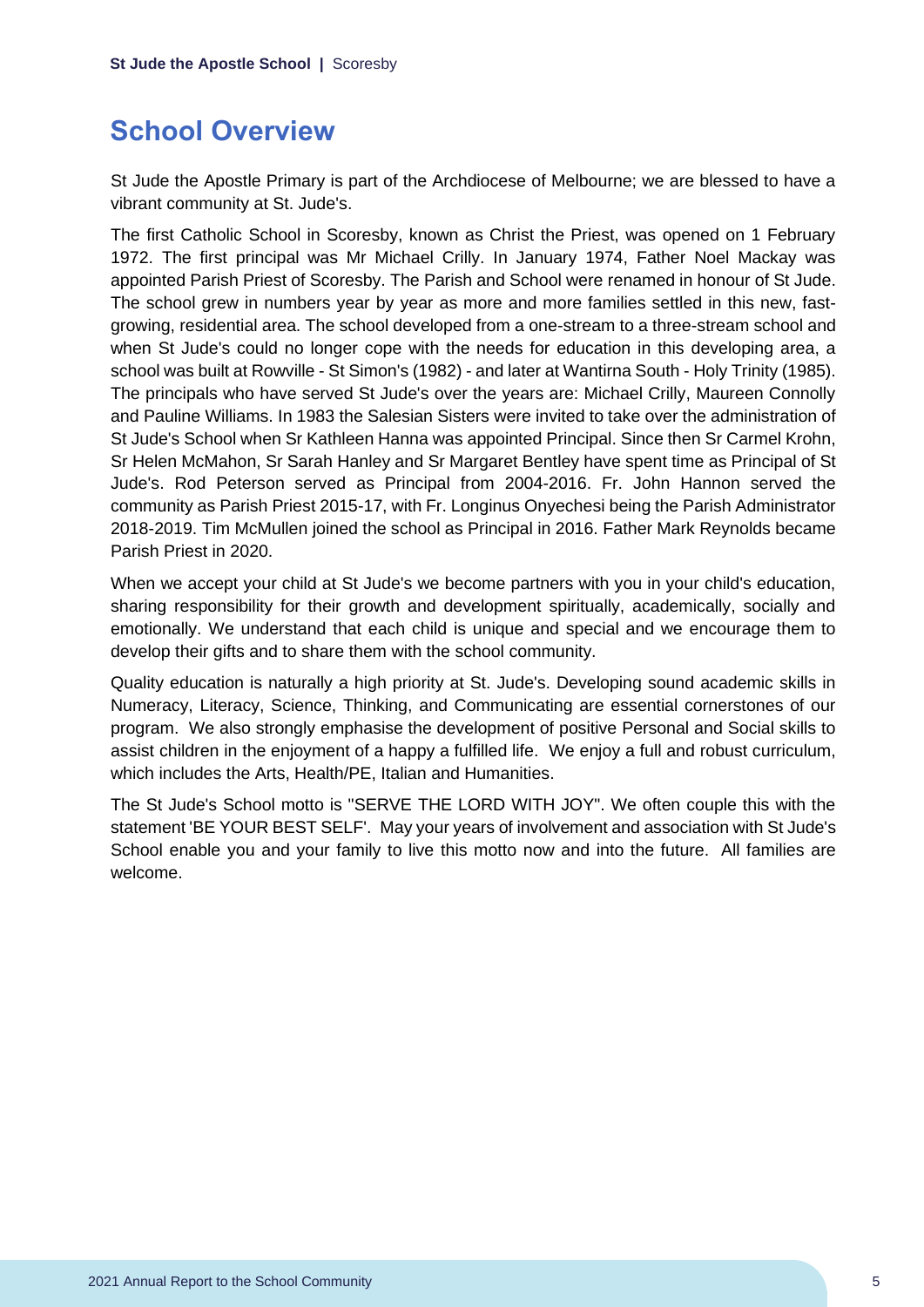### <span id="page-6-0"></span>**Principal's Report**

St. Jude's Primary School is an educational environment where learners can flourish. Student needs are at the centre of decision-making and subsequently we have students who simply love coming to school. We respect the dignity of each person and seek to develop his or her talents. Each of us has terrific gifts to share and in turn areas in which to grow. Our staff are committed to caring for every child and challenging them in their learning.

Understanding me, as a Principal - my vision for our school.

- I believe in developing children with a strong sense of self-worth, with a clear focus on helping them understanding their gifts and look with enthusiasm towards being challenged
- I believe in the need to foster strong partnerships between everyone involved in the life of the child, together we can do amazing things; efficient communication and a spirit of goodwill are essential in this endeavour
- My vision for our school starts with making space for God in our lives, the space for something much bigger than ourselves, the nurturing of a sense of wonder
- The vision is lived out by helping staff to excel, supporting them to deeply care about their work and the outcomes of their work is core business
- Small positive actions matter every day a welcoming smile, an understanding nod, a listening ear, a word of encouragement
- I want to surrounded children by people who can rediscover with them the joy, excitement and mystery of the world in which we live each day
- We will focus on fundamental skills that all learners need to be developed, in order to enable each child to become independent themselves in their learning
- Every child needs a champion who believes in them, that is you and I, when we have someone who believes in us we can truly shine.

Each day we seek to partner each other with dignity and create conditions where each person can flourish - we seek to truly 'Serve the Lord with Joy'.

In 2021 we successfully supported families with remote learning throughout the period of restrictions in Melbourne. Whilst this was a challenging time for many, we were well placed to support families with access to support agencies in the Knox community. We had strong academic growth for students who engaged in our online learning platforms and appropriately accommodated the learning of children who were onsite. We look forward to hopefully having all of our typical school events and activities in 2022, we are blessed to have parents back onsite and engaging again in our programs.

Tim McMullen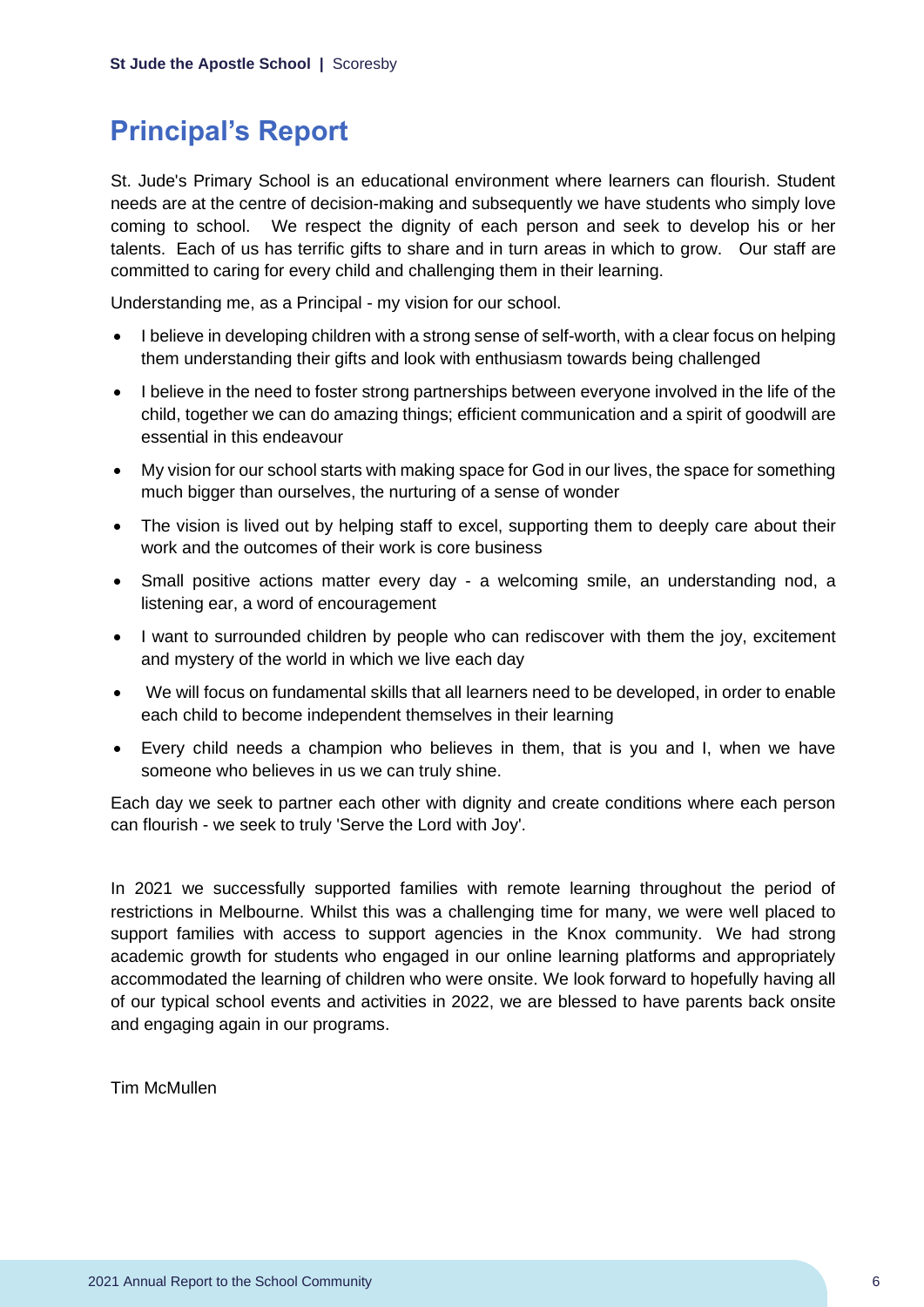### <span id="page-7-0"></span>**Education in Faith**

#### **Goals & Intended Outcomes**

Goal: To strengthen Catholic Identity and faith-based learning of the school community.

Intended Outcome: That students, staff, parish and community are able to integrate, transfer and practise their knowledge and understanding of the faith tradition in their own lives.

#### **Achievements**

Staff formation continues to be an ongoing focus. The school has continued to focus on embedding The Catholic Social Teachings of Preferential Option for the Poor, Dignity of the Human Person, Stewardship, Subsidiarity and Participation, The Common Good and Solidarity into all aspects of the curriculum.

The liturgical life of the school is a great strength and one valued by all in the community. Class Masses and prayer services in the Church continue to be an important vehicle for the coming together of people to encounter God. Many Masses such as the Beginning of the Year Mass have included our sister schools Holy Trinity and St Mary's.

The Religious Education components of 'Education in Faith' are supported by a variety of sources including Horizons of Hope, To Know Worship and Love, Caritas' Catholic Social Teaching and the Religious Education Curriculum Framework, allowing for quality assessment items to be reported to families.

Evidence of a hope filled community permeates all celebrations in the school - we seek to welcome diversity and foster new relationships. We continue to grow our relationship between the school and organisations such as St Vincent De Paul and Have a ball foundation.

#### **VALUE ADDED**

- School Based Lenten and Advent Prayer Services
- Parish Focus Masses, Class Masses and Prayer Services
- Anzac Day and Remembrance Day Commemorations
- Sacramental programs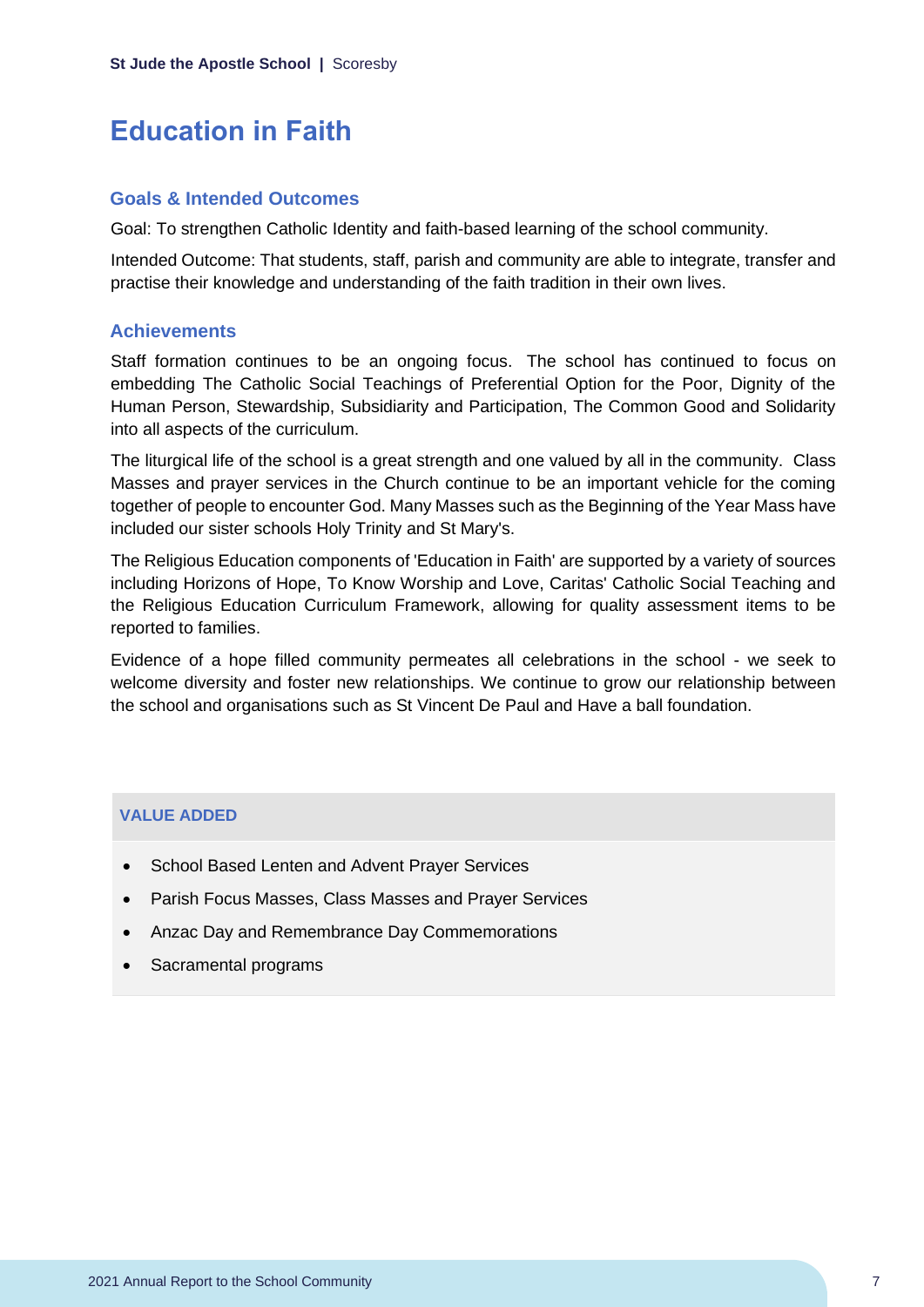## <span id="page-8-0"></span>**Learning & Teaching**

#### **Goals & Intended Outcomes**

Goal: To develop a culture of continuous shared learning underpinned by contemporary pedagogy.

Intended Outcome: That students are engaged in powerful, meaningful and relevant learning in all learning areas.

#### **Achievements**

The teaching staff have continued to develop and refine our student focused strategy regarding curriculum design, paying particular attention to the growth of each student regardless of where they are on the learning continuum. The school is committed to streamline pedagogical practices and made strong progress in the areas of literacy and numeracy instruction. The school has made a significant investment into resources that will enable teachers to reach consistency in reading and this has been a large focus. There has been a greater emphasis on data driven practice, which has allowed for teachers to identify students requiring extension or intervention. The school has implemented the Learning Extension and Achievement Program (LEAP). Within this program a teacher works with a small group of students based on a similar need and completes a 5 or 10 week cycle of intervention or extension.

#### **STUDENT LEARNING OUTCOMES**

Student learning outcomes have been consistent at St. Jude's over the last 5 years. The following questions drive improvement in the area of student learning outcomes:

- 1. What is it that we want our children to learn?
- 2. How will we know that each child has learnt it?
- 3. How will we respond when some students do not learn it?
- 4. How can we enrich the learning for students who have learnt it?

These questions are used at weekly leadership team meetings and fortnightly teaching and learning meetings. Data analysis and discussions from these meetings inform the LEAP initiative and classroom extension/intervention programs. There is a strong partnership with families where goals and strategies are shared, signed off and reviewed each term.

Our 3 year data trends indicate the following:

- Most students consistently meeting the expected minimum standard in literacy: reading, writing, spelling, grammar and punctuation
- All students meeting the expected minimum standard in numeracy
- Solid growth in student gain data, that is the comparative growth for a cohort of students when measured in Year 3 and then again in Year 5.

Above state mean for NAPLAN results in both Year 3 and Year 5.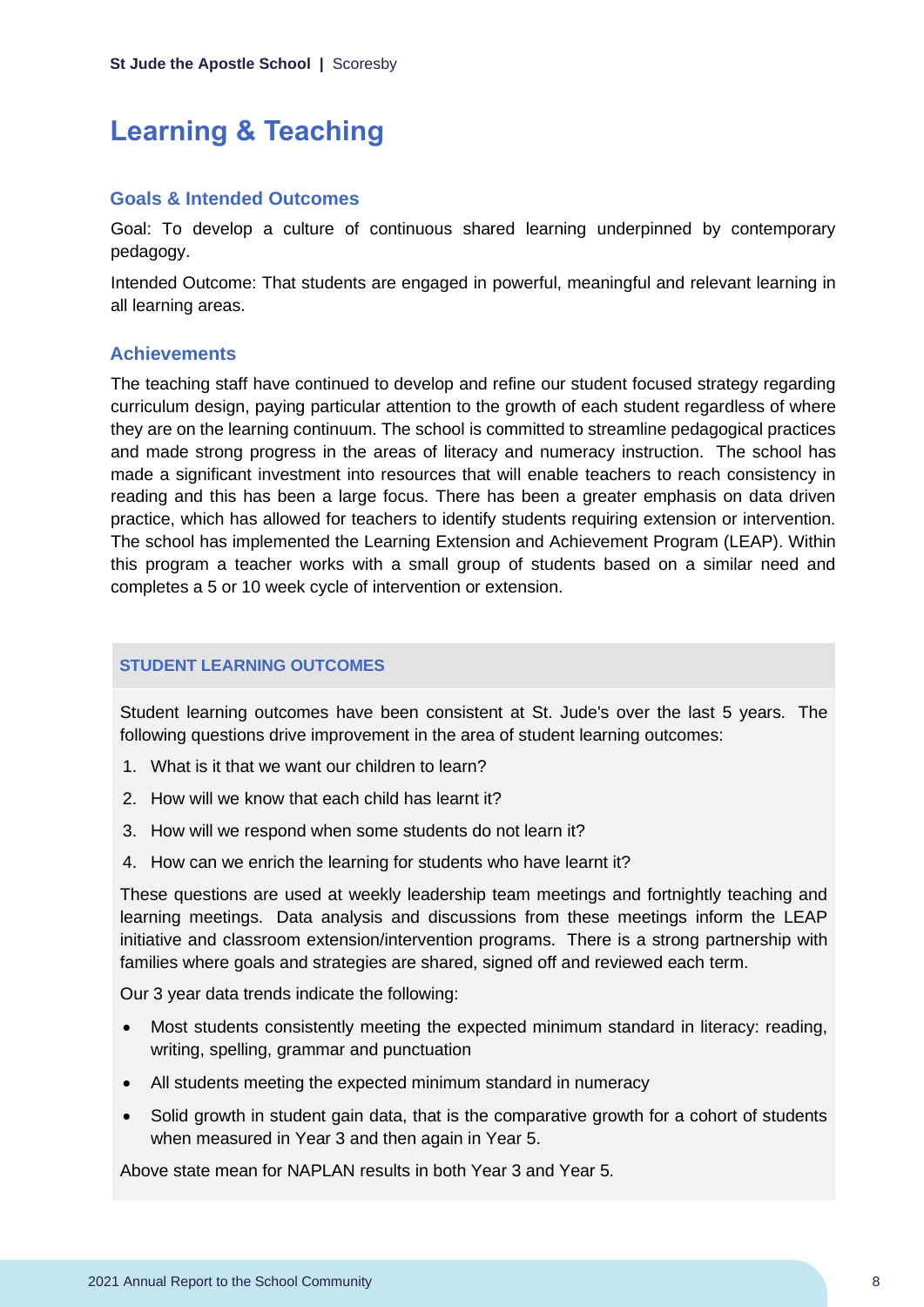| <b>NAPLAN TESTS</b>            | 2019<br>$\frac{9}{6}$ | 2020                         | $2019 - 2020$<br><b>Changes</b> | 2021<br>$\frac{0}{0}$ | $2020 - 2021$<br><b>Changes</b> |
|--------------------------------|-----------------------|------------------------------|---------------------------------|-----------------------|---------------------------------|
|                                |                       | $\star$                      | $\star$                         |                       | $\star$                         |
| YR 03 Grammar &<br>Punctuation | 100.0                 | $\overline{a}$               | $\overline{\phantom{a}}$        | 100.0                 |                                 |
| <b>YR 03 Numeracy</b>          | 100.0                 | -                            | $\overline{\phantom{a}}$        | 100.0                 |                                 |
| <b>YR 03 Reading</b>           | 100.0                 | -                            |                                 | 96.9                  |                                 |
| <b>YR 03 Spelling</b>          | 100.0                 | $\qquad \qquad \blacksquare$ | $\overline{\phantom{a}}$        | 97.1                  |                                 |
| <b>YR 03 Writing</b>           | 100.0                 | $\qquad \qquad \blacksquare$ | $\overline{\phantom{a}}$        | 94.3                  |                                 |
| YR 05 Grammar &<br>Punctuation | 100.0                 |                              |                                 | 100.0                 |                                 |
| <b>YR 05 Numeracy</b>          | 100.0                 | $\overline{\phantom{a}}$     | $\overline{\phantom{a}}$        | 100.0                 |                                 |
| <b>YR 05 Reading</b>           | 100.0                 | -                            |                                 | 100.0                 |                                 |
| <b>YR 05 Spelling</b>          | 100.0                 | $\overline{\phantom{0}}$     |                                 | 100.0                 |                                 |
| <b>YR 05 Writing</b>           | 95.5                  |                              |                                 | 100.0                 |                                 |

#### **PROPORTION OF STUDENTS MEETING THE MINIMUM STANDARDS**

\* There are no NAPLAN results to report in 2020 as the Australian Government decided that due to the COVID-19 pandemic NAPLAN Assessments would not take place.

\*\* Data cannot be reported for this year as the number of students that sat the test was below 5 and the data has been suppressed for privacy reasons in accordance with the ACARA NAPLAN data reporting provisions.

\*\*\* No students sat the NAPLAN tests in this year level and in one or both of the relevant years.



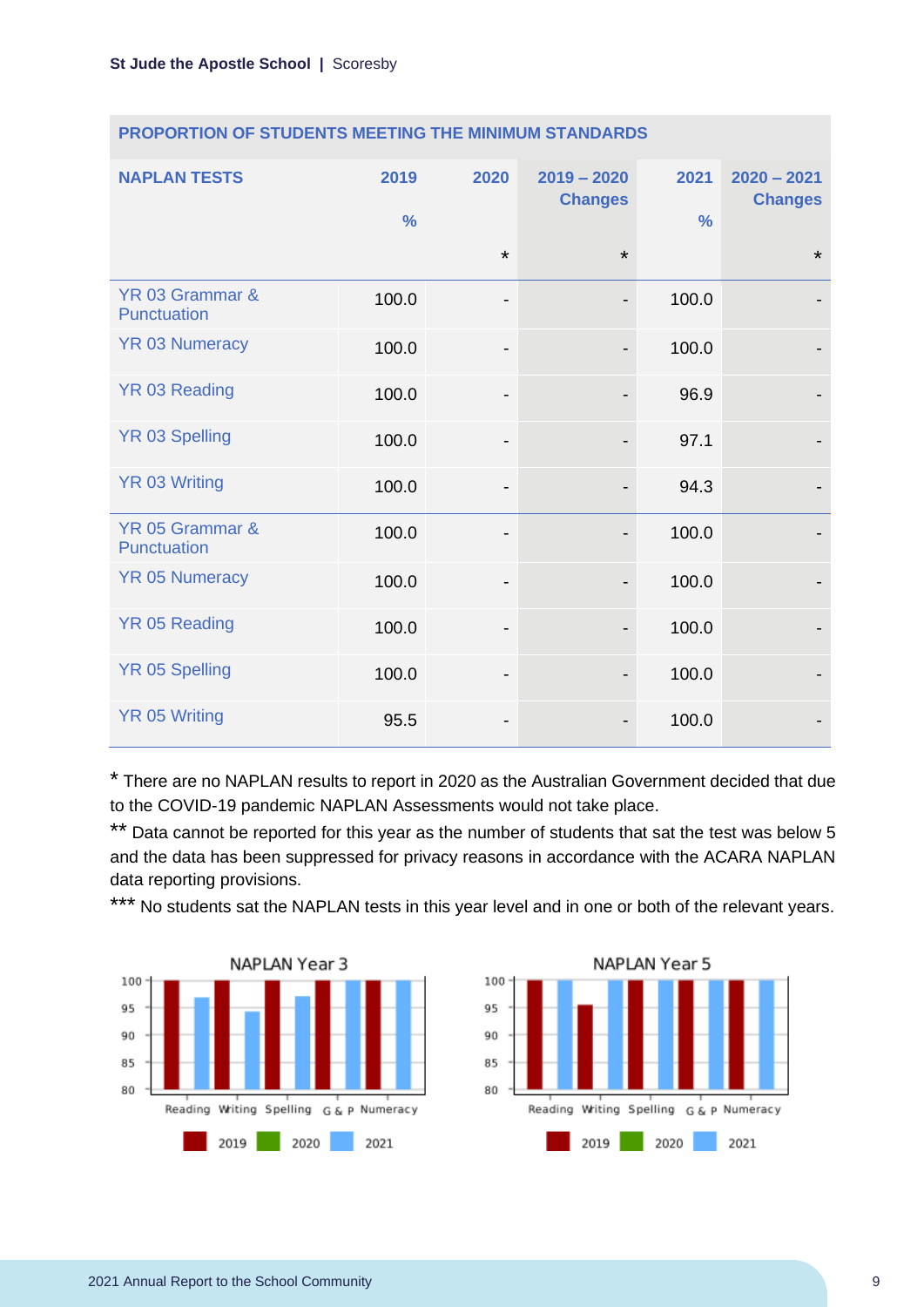### <span id="page-10-0"></span>**Student Wellbeing**

#### **Goals & Intended Outcomes**

Goal: To provide effective learning environments that supports the wellbeing and holistic development of all students in a reciprocal partnership with families.

Intended Outcome: That students feel safe, valued, confident and connected to our school community.

#### **Achievements**

Student wellbeing is at the forefront of our school. The leadership team have placed a great emphasis on student wellbeing as critical to each child in our care. This is in evident in each staff member completing the 4-day Berry Street Education model training and a school wide plan in place to teach age appropriate strategies. Staff have continued to develop their professional knowledge in this area by creating a scope and sequence for students learning.

We have continued to develop our Positive Behaviour for Learning (PBL) program. PBL encourages positive behaviour from students, which has been shown to improve their selfconcept and motivation to learn. The success of this program is evident in the staff and student's language around behaviour at school.

Learning Diversity and the three tiers of intervention are now embedded in the school practice. The focus of student needs and 12 months growth for all students is becoming a central focus for all teachers.

#### **VALUE ADDED**

We continue to be engaged in a number of Student Wellbeing initiative

- The Berry Street Education Model
- Resilience Project
- Positive Behaviour for Learning in Schools
- Rights, Resilience and Respectful Relationships Curriculum
- Learning Diversity intervention and extension

Teachers completed the Pearson USER-B training in order to be able to use Tier 2 assessments for student needs.

Introduction of Case Management meetings to allow staff to help build greater understanding around student need.

#### **STUDENT SATISFACTION**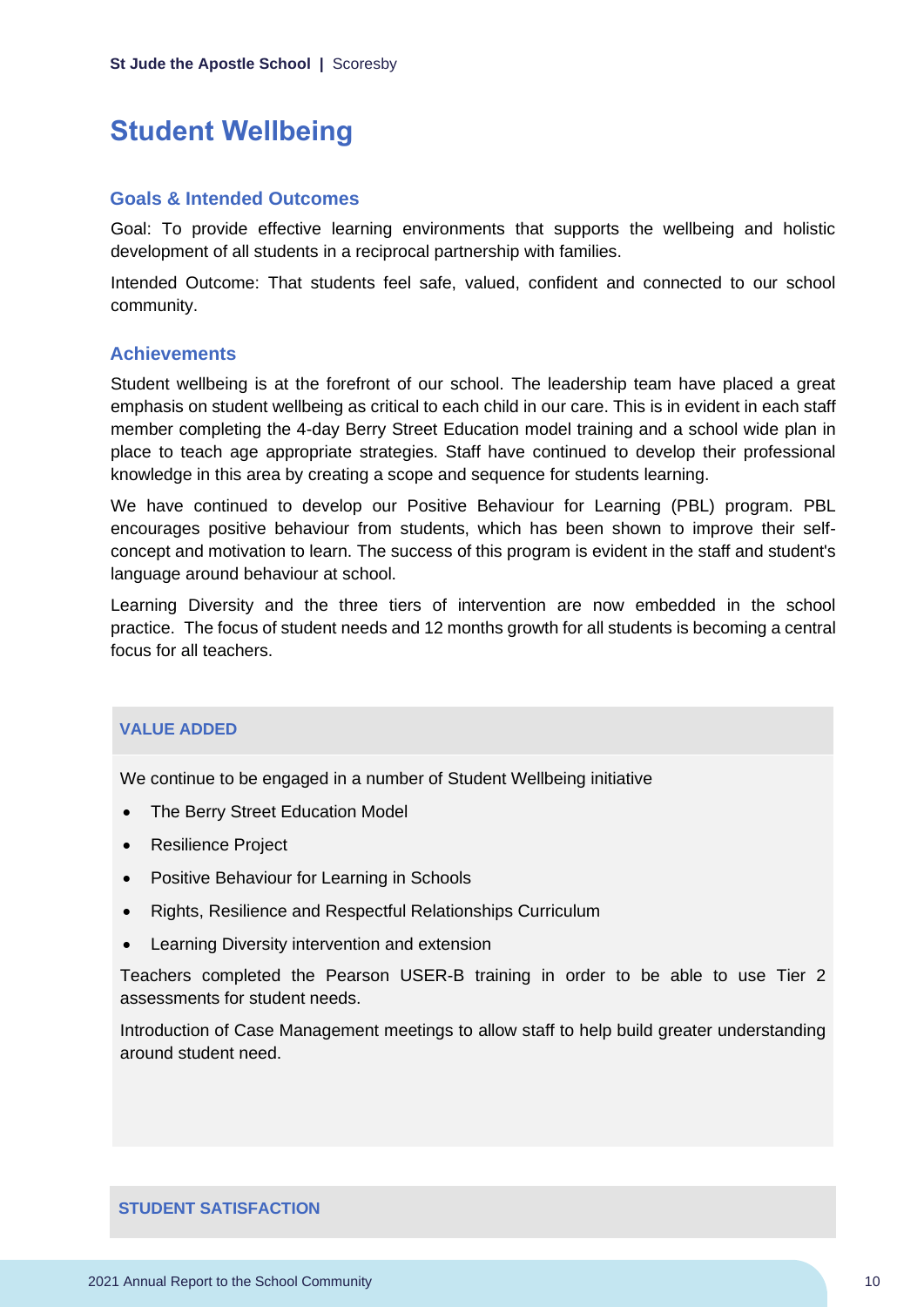Local formal and informal processes were used to receive feedback on the school year, including the survey from Catholic Education Melbourne, parent focus groups and consultation through the School Advisory Council. Strong positive feedback was provided regarding learning practices, particularly the communication from the school, support of staff and effort to ensure that learning was adapted to suit student needs and development. Areas for improvement were varied, with a focus on improving student schooling experiences , supportive leadership structures and home school communication. The staff are very professional and regularly speak to families, adjusting expectations and supports where needed. The school employed additional staff to support families who were unable to directly support student learning at home and our Learning Extension and Achievement Program was expanded to support children with additional needs. Student feedback indicated a positive response to learning at home, the only negative reports were about missing friends and school events which is to be expected.

#### **STUDENT ATTENDANCE**

All parents inform the school via the Skoolbag app if the child is to be absent from school. The reason for the absence is recorded and if a doctor's certificate is to be provided or not. A copy of this notification is sent to the administration team, including the Principal, where by daily attendance can be monitored. The marking of the roll in classrooms is completed daily in the am and pm. In the instance of three consecutive days absence the classroom teacher contacts the parent for further information, where required this process is supported by the Student Wellbeing Leader and Deputy Principal. Parents receive SMS notification each day there is an unexplained absence.

Extended absence must be communicated in writing to the Principal. All absences due to out of school activities, such as sport or modelling, must also be communicated in writing to the Principal. The Principal meets with families when extended absences are unexplained and where needed coordinates supports with Child First.

| <b>Y01</b>                 | 92.6% |
|----------------------------|-------|
| <b>Y02</b>                 | 91.8% |
| <b>Y03</b>                 | 93.3% |
| <b>Y04</b>                 | 93.9% |
| <b>Y05</b>                 | 88.6% |
| <b>Y06</b>                 | 87.5% |
| Overall average attendance | 91.3% |

#### **AVERAGE STUDENT ATTENDANCE RATE BY YEAR LEVEL**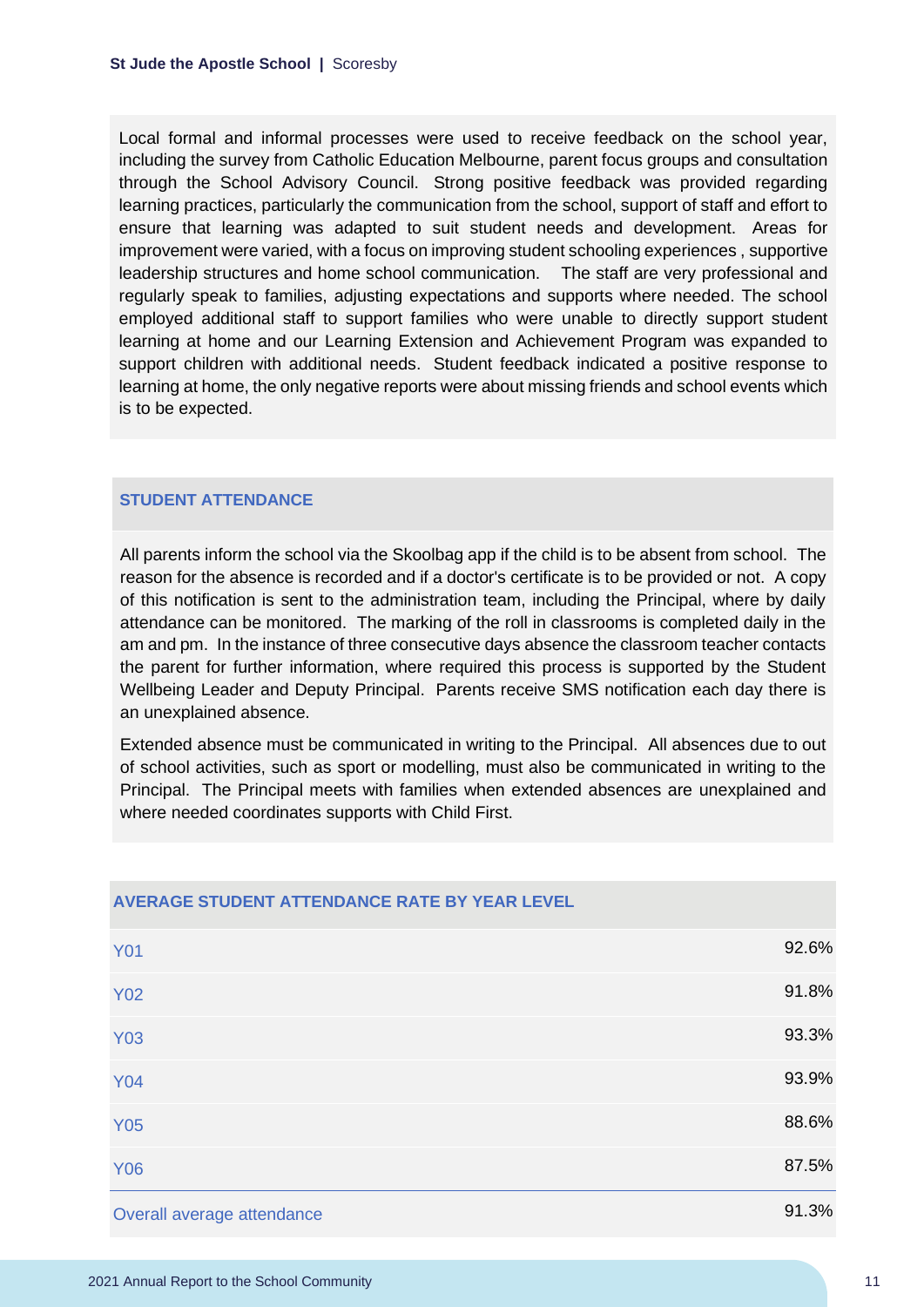## <span id="page-12-0"></span>**Child Safe Standards**

#### **Goals & Intended Outcomes**

Goal: To establish a school wide culture of child safety, where all people understand and promote child safe practices.

Intended Outcome: That St. Jude the Apostle school strongly advocates for the community acceptance of effective child safety strategies and implements best practice initiatives and processes to protect children from harm.

#### **Achievements**

Actions regarding standards

- Standard 1 strategies to embed an organisational culture of child safety, including through effective leadership arrangements. Continued to strengthen the Child Safe role, in the context of the Student Wellbeing Leader position, and emphasis in all leadership positions of the need to be leading in child safety. Establishing a culture where all staff are leaders of child safety, improving the place of child safety in professional communication -now included in all meetings, the prioritising of child safety in professional learning.
- Standard 2 a child safe policy or statement of commitment to child safety. The Child Safe Policy continues to be circulated in the leadership team, staff and School Advisory Council. A student friendly version was also created in child friendly language
- Standard 3 a code of conduct that establishes clear expectations for appropriate behaviour with children. The Code of Conduct is reviewed regularly in consultation with staff, specific time is given to the examples of 'do' and 'do not'. It has been shared with the community and is present when visitors sign in.
- Standard 4 screening, supervision, training and other human resources practices that reduce the risk of child abuse by new and existing personnel. Guidelines for Standard 4 from CECV were reviewed by the Principal and Deputy Principal and new processes adopted, in line with recommendations particularly for the employment of staff. In addition, all current staff provide a letter of disclosure annually to the Principal regarding relationships/interactions with children/families outside of school hours; where required follow up meetings take place to clarify and review the expectations of the Child Safe policy. Our form for volunteers has been updated; the template is compliant with recommendations for the engagement of volunteers.
- Standard 5 processes for responding to and reporting suspected child abuse. These practices have been strengthened in regards to school processes. School Leaders are engaging with the PROTECT resources and ongoing professional learning is available to staff.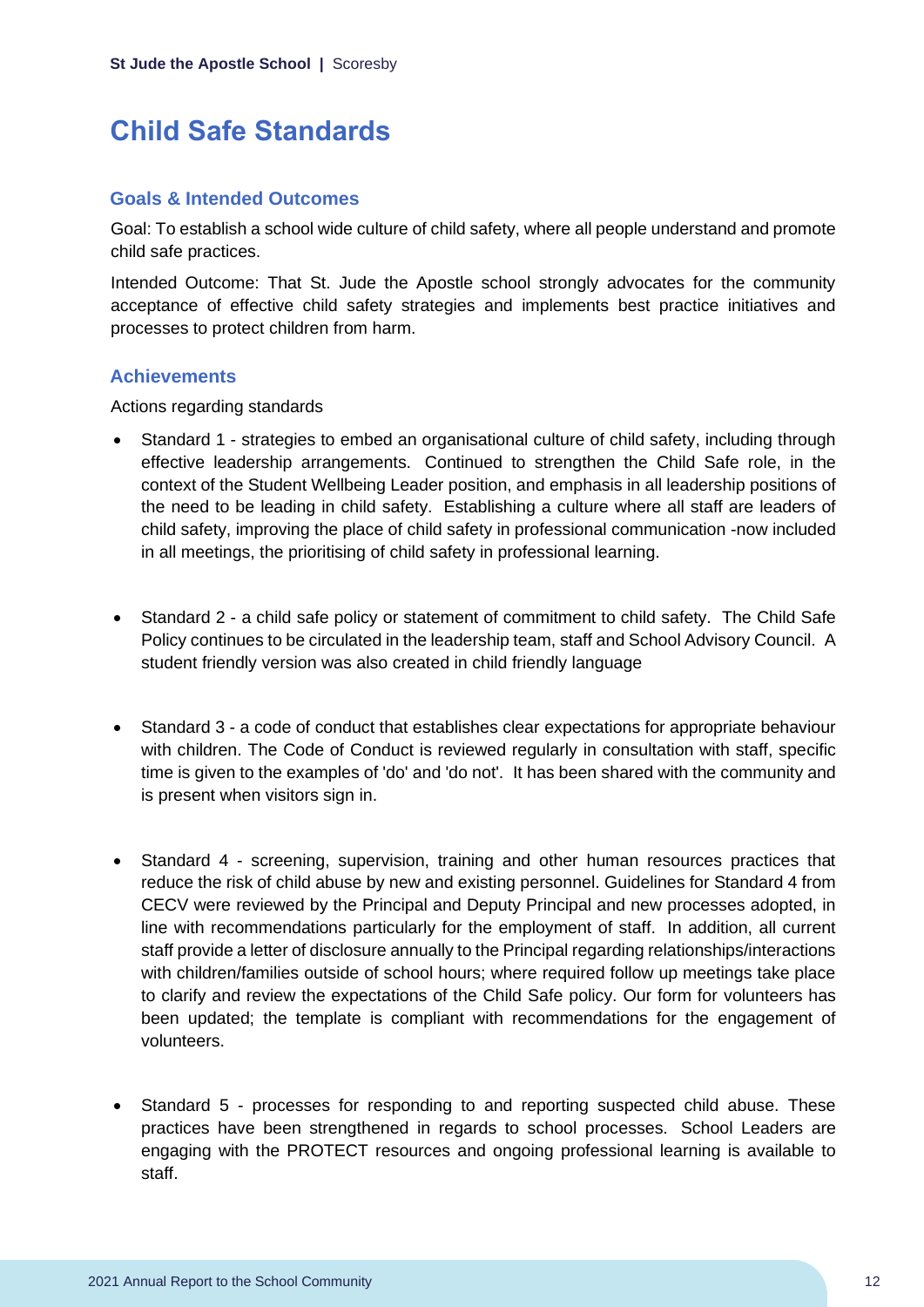#### **St Jude the Apostle School |** Scoresby

- Standard 6 strategies to identify and reduce or remove risks of child abuse. A processes of 'risk assessment' has been introduced and actions taken including: reducing the access of adults who are not staff to school buildings during school time, limiting the engagement of parents on school camp, improved processes for visitors and volunteers.
- Standard 7 strategies to promote the participation and empowerment of children. In complying with the child safe standards organisations must include the following principles as part of each standard:
- o promoting the cultural safety of Aboriginal children
- o promoting the cultural safety of children from culturally and/or linguistically diverse backgrounds
- o promoting the safety of children with a disability.

Ongoing professional learning in this area, the identification of children at risk, the implementation of school wide student leadership and research by the leadership team into best practice in the empowerment of children.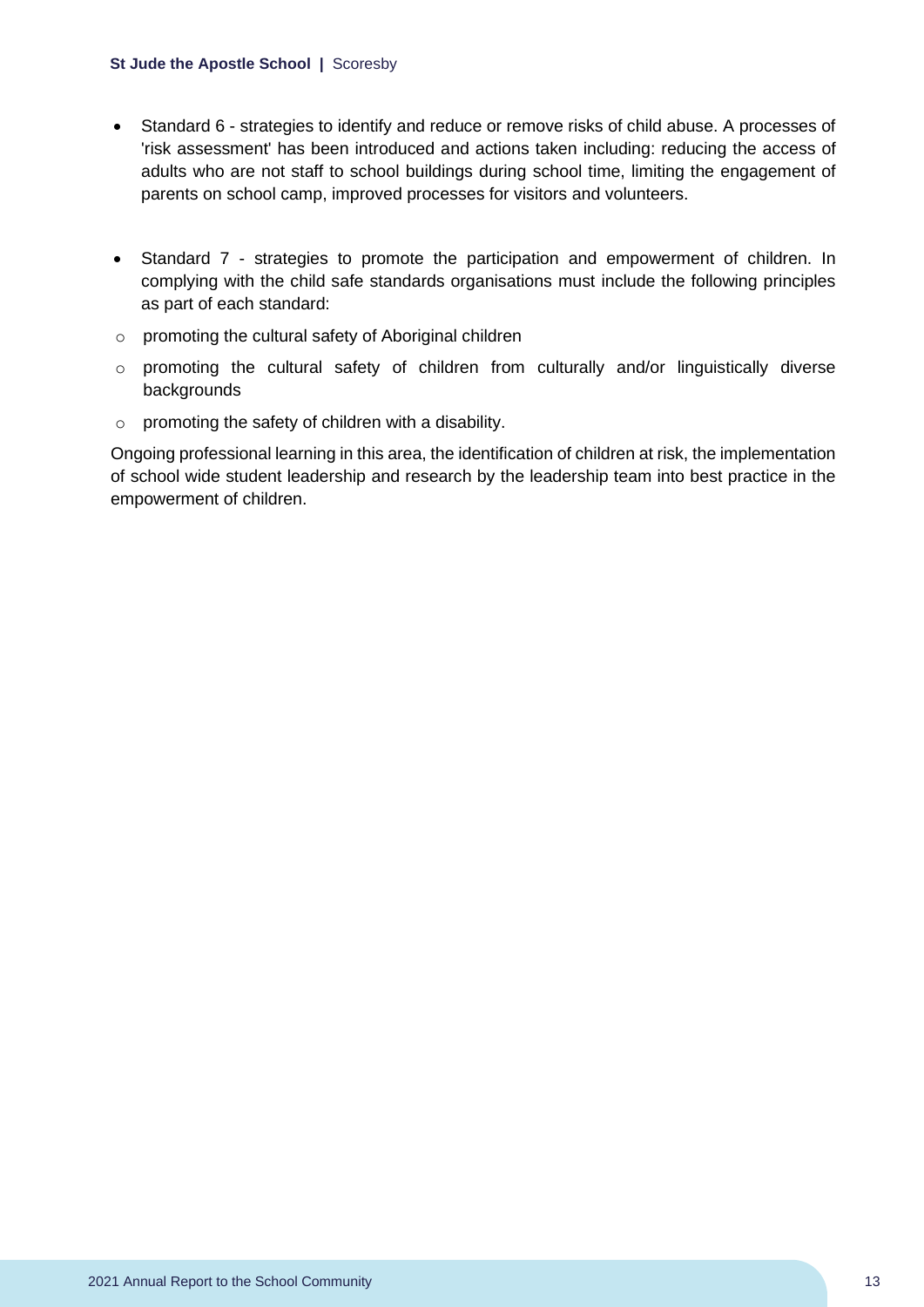### <span id="page-14-0"></span>**Leadership & Management**

#### **Goals & Intended Outcomes**

Goal: To develop and sustain a professional learning culture within our Catholic context.

Intended Outcome: That staff feel valued and professionally respected as a consequence of their contribution to improving student outcomes. That staff are empowered through the collaborative decision making processes of the school.

#### **Achievements**

The leadership team has continued with the following structure

- Principal Tim McMullen
- Religious Education/Student Diversity Leader/Deputy Principal: Becky Breen
- Teaching and Learning Leadership is shared across the Level Leader Roles
- E Learning Leader/ Senior Level leader: Daniel Pitruzzello
- Middle level leader: Melanie Ellem
- Junior level leader: Sandra Cultrera

The leadership team worked closely with the National School Improvement Tool and the 9 domains in evaluating our current teaching and learning processes and areas for improvement going forward - this has significantly informed our School Improvement Plan.

The school has committed to working closely on the following goals: Ensuring every student has a years worth of growth for a years worth of learning; to establish a learning framework driven by effective pedagogical practice; to develop a culture in staff groups that enables continuous professional development.

The leadership team identified Coaching as being an important part of their leadership role and each member completed the Monash Coaching course.

#### **EXPENDITURE AND TEACHER PARTICIPATION IN PROFESSIONAL LEARNING**

#### Description of Professional Learning undertaken in 2021

Professional Learning is an important aspect for all staff at St Jude's School. All staff have customised individualised learning plans for their professional learning and this is reviewed in August

Below is list of some professional learning activities and experiences staff at St Jude's have engaged with:

- Religious Education Leaders Conference and Networks
- Teaching and Learning Networks
- Student Wellbeing Networks
- Occupational Health and Safety Training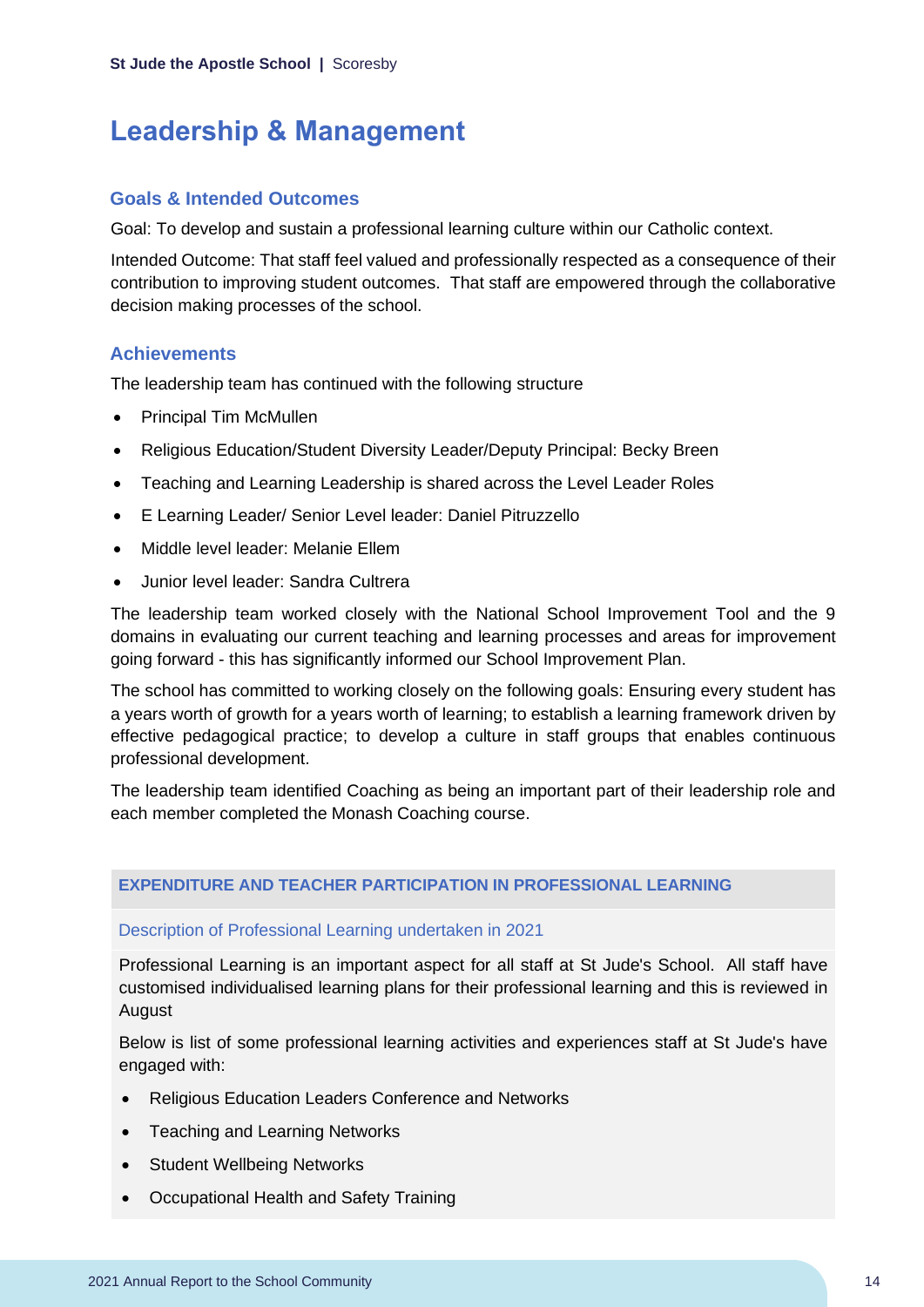#### **St Jude the Apostle School |** Scoresby

- Principal and Deputy Principals' Network Meetings and Conferences
- Integrated Catholic Online Network (ICON)
- First Aide, CPR and Anaphylaxis accreditation and training
- Dynamiq Emergency Management Training and Drill Evaluations
- Berry Street Educational Model training
- USER-B training
- Kimochi's training
- Dyslexic training
- Martial arts therapy
- NCCD training
- NForma training
- Coaching Course for Leadership team, Monas University
- Pearson Literacy conference
- Certificate IV for learning assistants

| Number of teachers who participated in PL in 2021 |        |
|---------------------------------------------------|--------|
| Average expenditure per teacher for PL            | \$1100 |

#### **TEACHER SATISFACTION**

Trends in feedback from Staff over the last three years include:

- Positive responses to managing student safety and confidence in related protocols and procedures
- A strong feeling of being supported by each other and often by school leadership
- Regular direction and leadership from school leaders in regards to teaching practice and school policies
- A keen engagement in ongoing professional learning and personal development
- Reasonable levels of engagement from peers in regards to collaboration around school improvement strategies and teamwork
- A well balanced approach to professional expectations and staff wellbeing
- The opportunity to provide feedback and engage in consultation is positive, with work load and meeting structures being a regular focus of conversation - flexibility is provided throughout the year to support staff.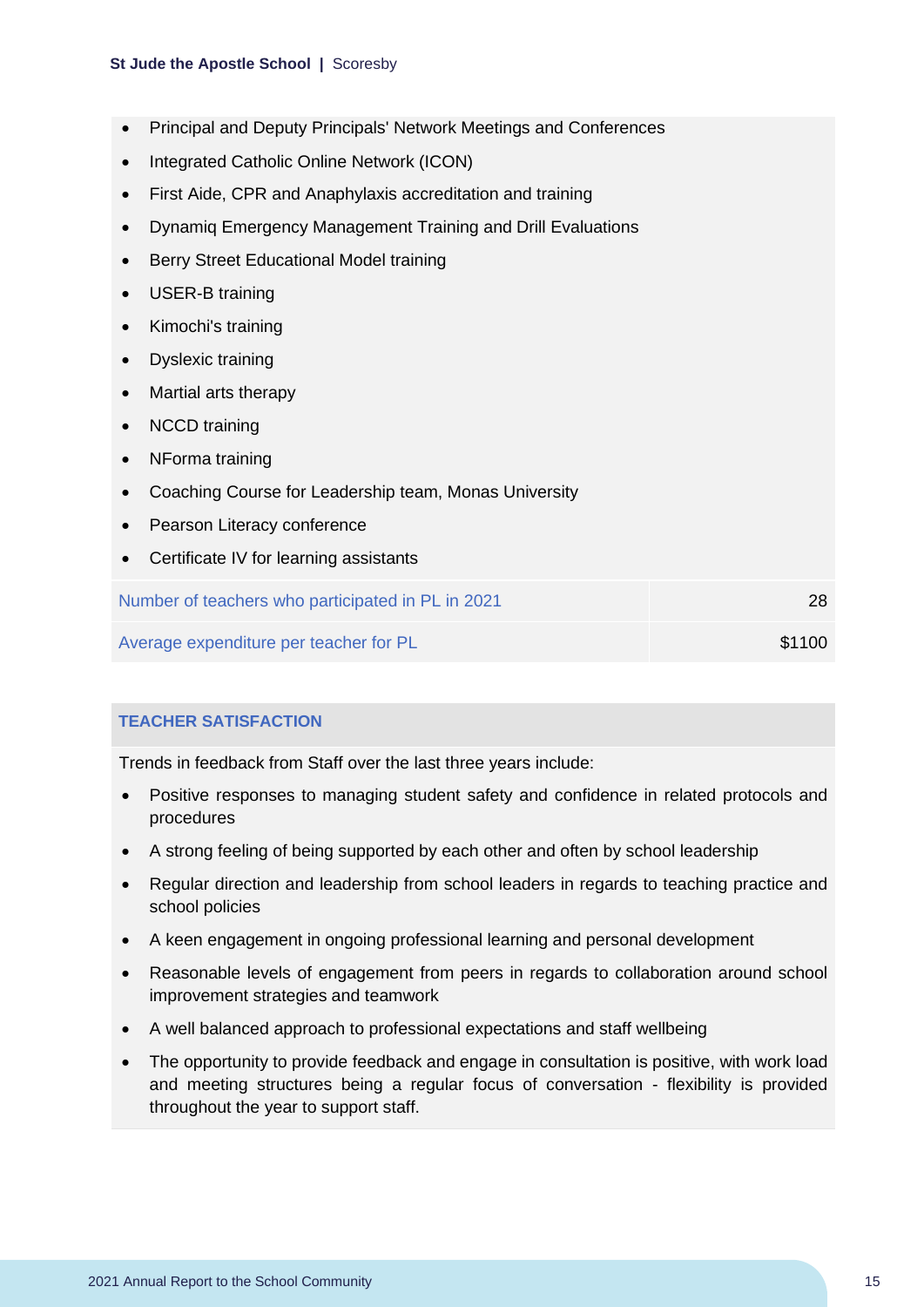| <b>TEACHING STAFF ATTENDANCE RATE</b> |       |
|---------------------------------------|-------|
| <b>Teaching Staff Attendance Rate</b> | 87.6% |
|                                       |       |
| <b>ALL STAFF RETENTION RATE</b>       |       |
| <b>Staff Retention Rate</b>           | 85.3% |

| <b>TEACHER QUALIFICATIONS</b>   |       |
|---------------------------------|-------|
| <b>Doctorate</b>                | 0.0%  |
| <b>Masters</b>                  | 14.3% |
| Graduate                        | 4.8%  |
| <b>Graduate Certificate</b>     | 9.5%  |
| <b>Bachelor Degree</b>          | 90.5% |
| <b>Advanced Diploma</b>         | 14.3% |
| <b>No Qualifications Listed</b> | 0.0%  |

| <b>STAFF COMPOSITION</b>                     |      |
|----------------------------------------------|------|
| <b>Principal Class (Headcount)</b>           | 2.0  |
| <b>Teaching Staff (Headcount)</b>            | 24.0 |
| <b>Teaching Staff (FTE)</b>                  | 20.1 |
| Non-Teaching Staff (Headcount)               | 9.0  |
| Non-Teaching Staff (FTE)                     | 5.7  |
| <b>Indigenous Teaching Staff (Headcount)</b> | 0.0  |